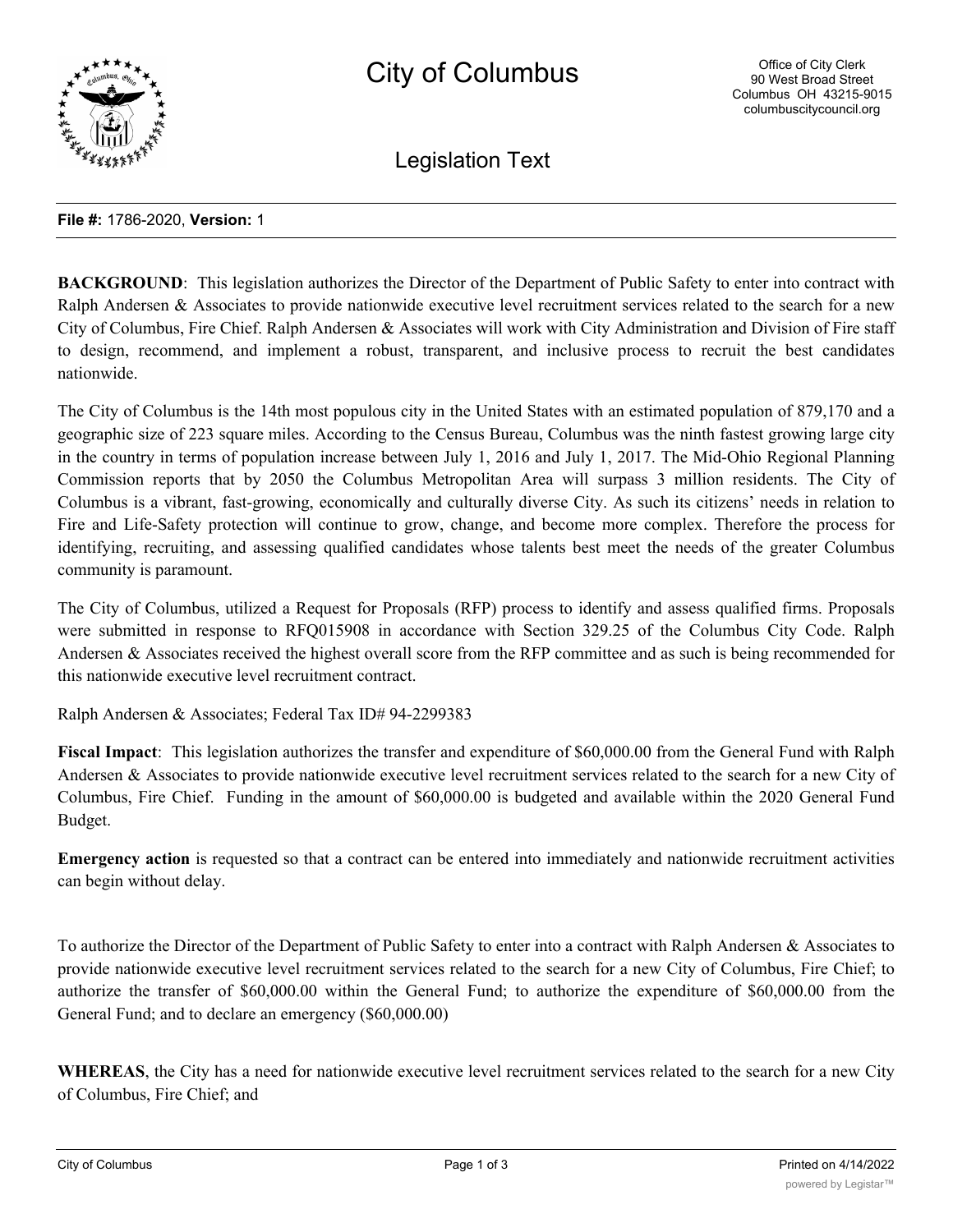**WHEREAS,** the City of Columbus is a vibrant, fast-growing, economically and culturally diverse City and as such its citizens' needs in relation to Fire and Life-Safety protection will continue to grow, change, and become more complex; and

**WHEREAS**, the process for identifying, recruiting, and assessing qualified candidates whose talents best meet the needs of the greater Columbus community is paramount; and

**WHEREAS, t**he City of Columbus, utilized a Request for Proposals (RFP) process to identify and assess qualified firms; and

**WHEREAS,** proposals were submitted in response to RFQ015908 in accordance with Section 329.25 of the Columbus City Code and Ralph Andersen & Associates received the highest overall score from the RFP committee; and

**WHEREAS**, an emergency exists in the usual daily operation of the Department of Public Safety in that it is immediately necessary to authorize the Director to enter into contract with Ralph Andersen & Associates to provide nationwide executive level recruitment services related to the search for a new City of Columbus, Fire Chief so that such activities can begin without delay, for the preservation of the public health, peace, property, safety, and welfare; **NOW, THEREFORE**

## **BE IT ORDAINED BY THE COUNCIL OF THE CITY OF COLUMBUS**:

**SECTION 1**. That the Director of the Department of Public Safety is hereby authorized to enter into contract with Ralph Andersen & Associates to provide nationwide executive level recruitment services related to the search for a new City of Columbus, Fire Chief.

**SECTION 2**. That the transfer of \$60,000.00, or so much thereof as may be needed, is hereby authorized within Fund 1000 General Fund, from Dept-Div 3001 Public Safety Director's Office, Object Class 01 - Personnel to Dept-Div 3001 Public Safety Director's Office, Object Class 03 - Contractual Services per the account codes in the attachment to this ordinance.

### **See Attached File: Ord 1786-2020 Legislation Template.xls**

**SECTION 3**. That the expenditure of up to \$60,000.00, or so much thereof as may be needed pursuant to the action authorized in SECTION 1, is hereby authorized in the General Fund 1000, in Object Class 03 - Contractual Services, per the accounting codes in the attachment to this ordinance.

### **See Attached File: Ord 1786-2020 Legislation Template.xls**

**SECTION 4.** That the funds necessary to carry out the purpose of this ordinance are hereby deemed appropriated, and the City Auditor shall establish such accounting codes as necessary.

**SECTION 5.** That the monies appropriated in the foregoing Sections shall be paid upon the order of the Department of Public Safety, and that no order shall be drawn or money paid except by voucher, the form of which shall be approved by the City Auditor

**SECTION 6.** That the City Auditor is authorized to make any accounting changes to revise the funding source for all contracts or contract modifications.

**SECTION 7.** That for the reasons stated in the preamble hereto, this ordinance is hereby declared to be an emergency measure and shall take effect and be in force from and after its passage and approval by the Mayor, or ten days after